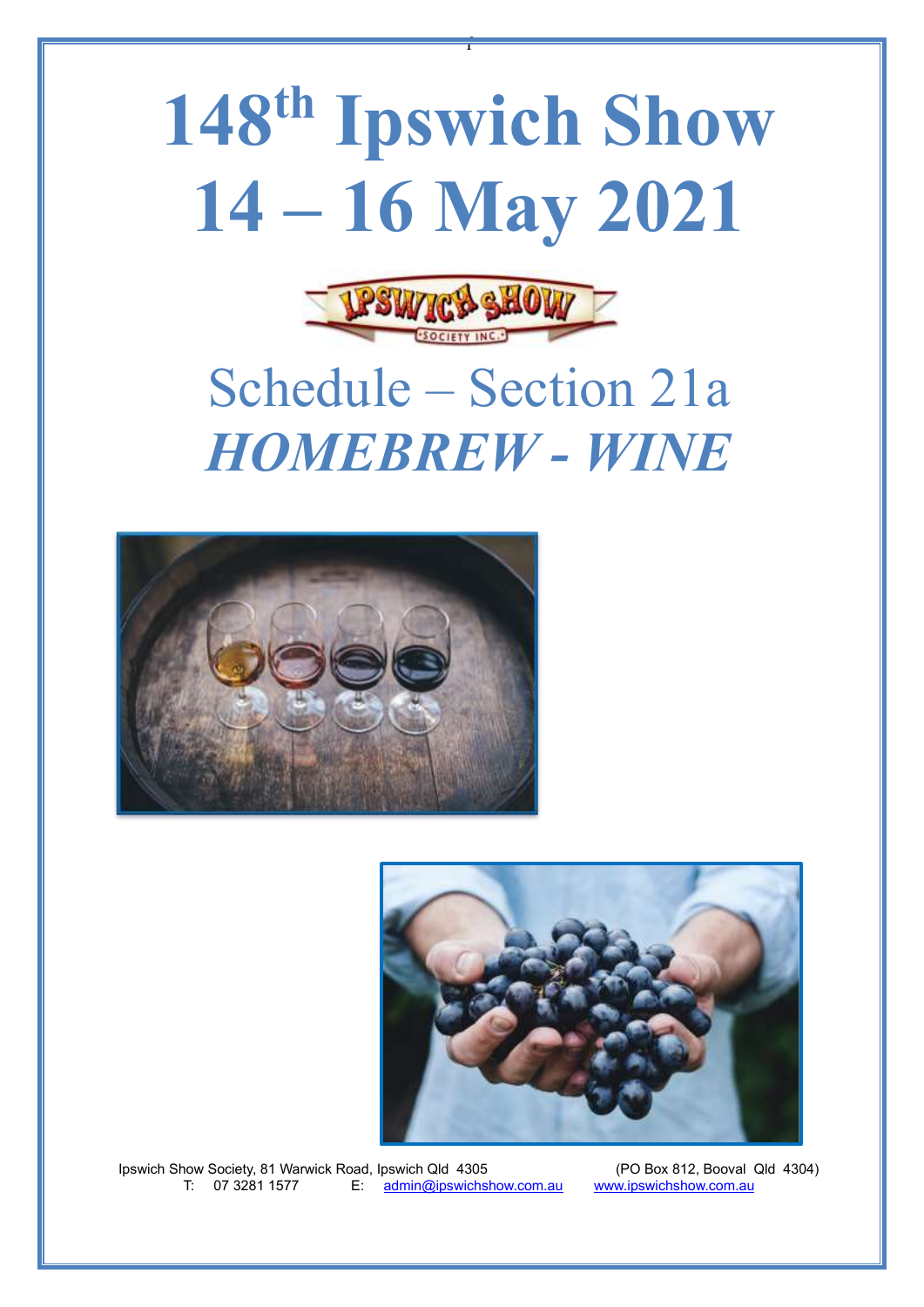

*Ipswich Annual Show will be held at the Ipswich Showgrounds from 14th 15t<sup>h</sup> 16th MAY 2021.*

*The Ipswich Show is one of the largest regional shows in Queensland and this year will be celebrating our 148th Annual Show.*

*The Members of the Ipswich Show Society thank all our many Corporate Partners, Sponsors, Trophy Donors, and competitors for their valued support. Without your support, and the support from the local and wider community, this event could not continue.*



*The President and Members of the Ipswich Show Society thank the Queensland Government for their financial support through the Show Societies Grant Program.*







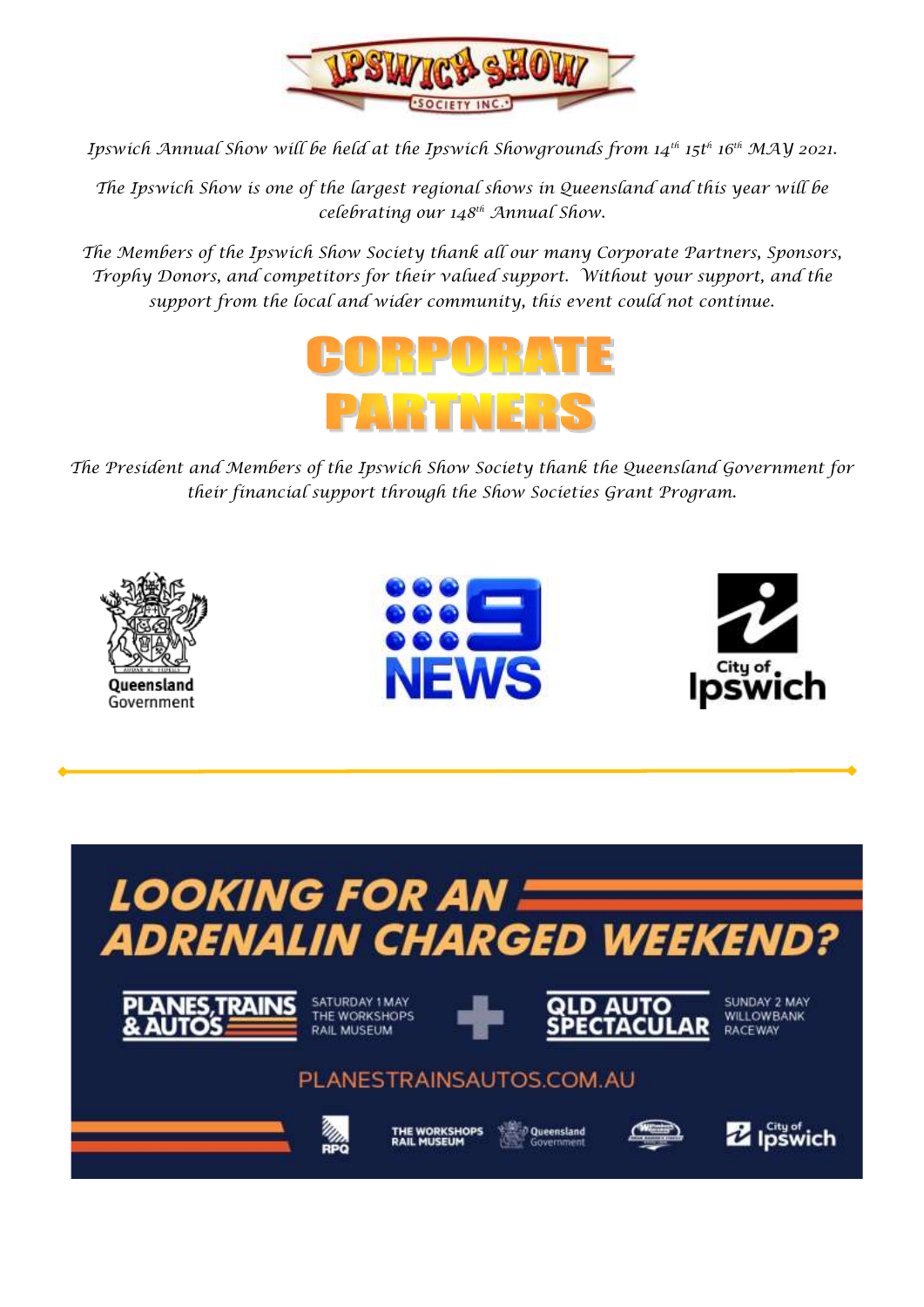# SPONSOR PARTNERS



Part of Energy Queensland



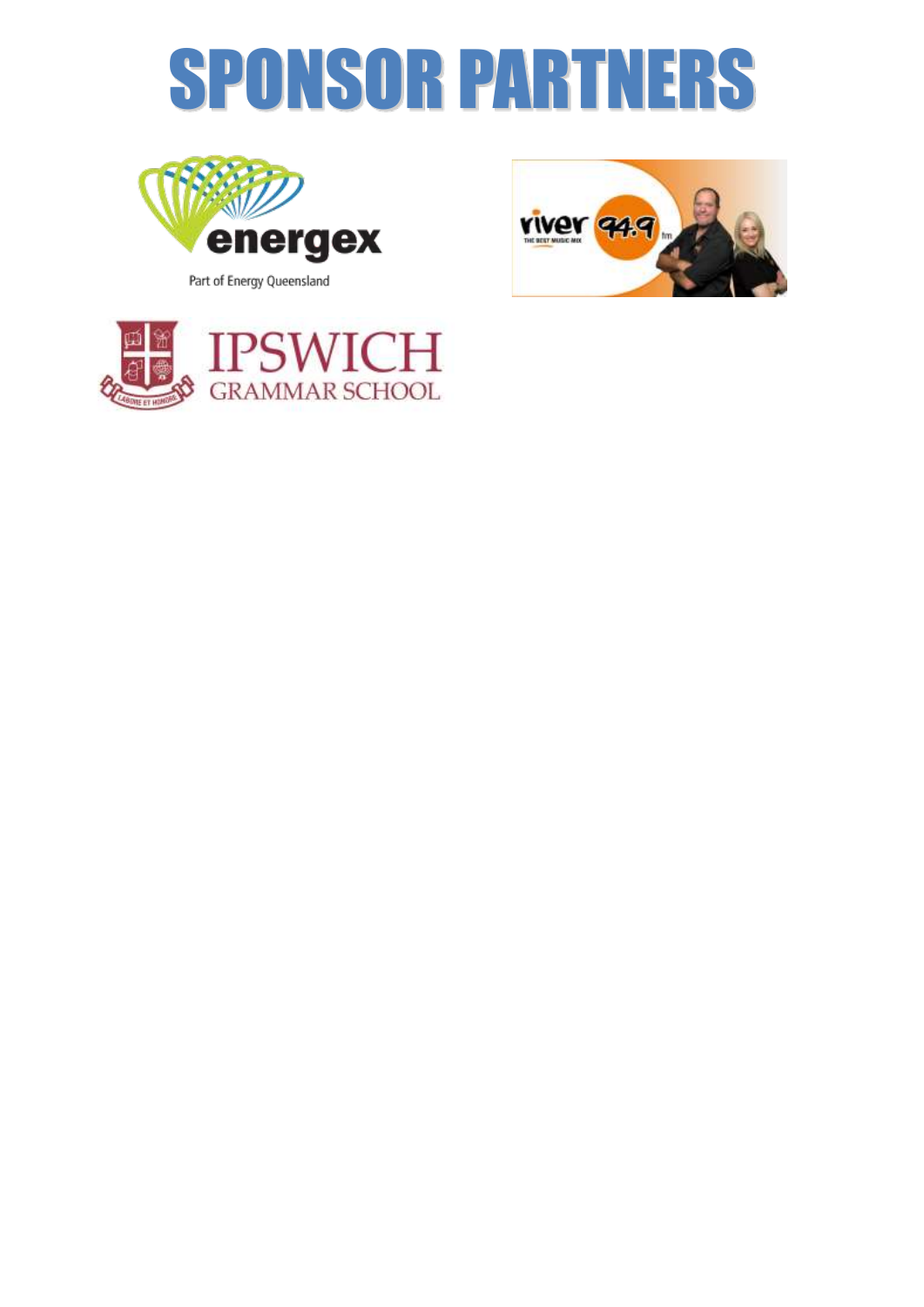### **General Conditions**

### **GENERAL CONDITIONS OF ENTRY AND COMPETITION**

This Show is conducted subject to the rules of the Queensland Chamber of Agricultural Societies, the constitution and rules of this Society and any regulation which appears within the Schedule for individual sections of this Show. Should there be any conflict between the rules of the Queensland Chamber of Agricultural Societies, the constitution and rules of this society and the regulations appearing in any schedule, the constitution, rules and regulations appearing in the schedule of this Society shall prevail,

All persons upon entering any class in this Schedule agree to indemnify the IPSWICH SHOW SOCIETY against liability for any accident, damage, loss or illness to any Exhibit, Exhibitor or Competitor and agree that all Competitions are under the complete and total control of the IPSWICH SHOW SOCIETY whose decision in all matters is final.

### **THE IPSWICH SHOW SOCIETY**

- a) Will appoint a Chief Steward to each section as its representative in all matters. Failure to comply with lawful directions from appointed Stewards, Committee or Staff or use of verbal or physical abuse will result in Disciplinary Action which may include exclusion from further Competitions and/or the Ipswich Showgrounds.
- b) Will appoint Judges whose decisions are final and for which no verbal or written communication will be accepted or entered into.
- c) Reserves the right to make any decisions, inclusions or changes to this Schedule including Conditions of Entry as it may deem fitting without further notice.
- **d) Entering of Competitions does not constitute free admission entry into the Ipswich Show.**
- e) By way of entering for this Competition exhibitors acknowledge that they are compliant with these Conditions.

### **ANIMAL/s AND BIRD/S EXHIBITORS**

- All animal/s and bird/s exhibitors must sign an **EXHIBIT HEALTH DECLARATION** upon delivery of entry and must comply with the health requirements detailed in this document.
- Exhibit Health Declarations are available at the Show Office or Website [www.ipswichshow.com.au](http://www.ipswichshow.com.au/)
- All Veterinarian fees are the responsibility of the Owner of the animal. Ipswich Show will not take responsibility for any veterinarian fees.

### **CONDITIONS OF ENTRY INTO GROUNDS**

- Terms & Conditions located at front Gate Entry.
- No Glass is to be brought on the Grounds. (Other than entries into sections that require glass jars/bottles.)
- All electrical leads must be tagged in accordance with the relevant industrial regulations.

### **PRIVACY STATEMENT**

The information provided by you in any application for membership or application to enter is used by the Ipswich Show Society to offer member services or to organise and conduct competitions at the Ipswich Show. By applying for membership or entering our competitions you consent to provide such details as your name, address and exhibit details. Competition information may be made available to the media and included in Ipswich Show publications. Your information will not be disclosed without your consent for any other purpose unless required by law.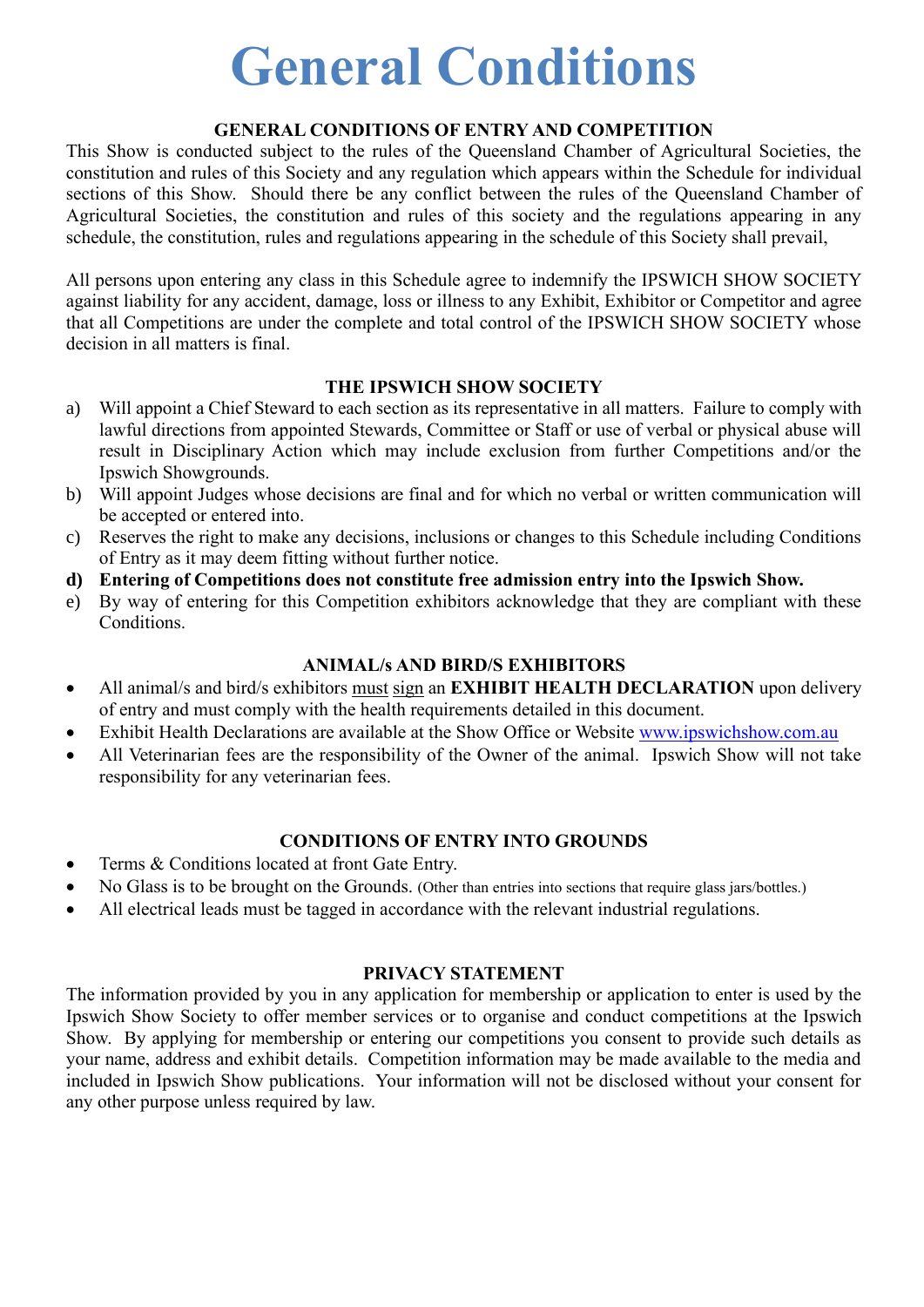

### Schedule – Section 21a Homebrew - Wine



| <b>CHIEF STEWARD:</b> | Jenny Navie 0417 004 129                        |
|-----------------------|-------------------------------------------------|
| <b>ENTRY FEE:</b>     | \$2.00 per bottle (incl GST) To Accompany Entry |
| <b>PRIZE MONEY:</b>   | First = $$5 /$ Second = $$3 /$ Third = $$1$     |
| <b>ENTRIES CLOSE:</b> | Wednesday, 5th May $2021 - 4.00$ pm             |

### **All entry forms & payments must be received by the Show Office no later than 4pm on entry close date Late entries will not be accepted – Chief Stewards will not be accepting payments SEE WEBSITE FOR TICKETING**

**DELIVER EXHIBITS TO:** Show Grounds Office – during office hours 8.30am-4.30pm Mon-Fri

**JUDGING:** Saturday – 8<sup>th</sup> May 2021

### **RULES AND CONDITIONS:**

 **Please be aware that you, upon entering the Showgrounds, must follow all directives supported by legislation. including the WHS ACT and Regulations, COVID 19 Emergency Response ACT 2020 and all QCAS Member Societies and Sub Chambers.** 

### In Association with QAAWBG

- ❖ In conjunction with General Conditions of Entry & Competition in front of Schedule.
- ❖ Entries must be the product of the person entering. Couples may enter jointly or individually.
- ❖ Any non-toxic fruit, vegetables or herbs etc. are permitted as the basis for wines.
- ❖ All care will be taken with entries but no responsibility will be accepted.
- ❖ Special entry labels are available with entry forms supplied, with fee payment of \$2.00 per bottle. Up to 3 (three) bottles per class accepted.
- ❖ All entries must be submitted and will be judged at room temperature.
- ❖ Judges will be suitably qualified persons appointed by the Show Society. No person shall judge any class wherein a member of his or her household has entered wine.
- ❖ Wine must be in a clear glass, round-shouldered wine bottle with a black Nova twist stopper (available at Home Brew shops) or firmly stoppered champagne bottles for sparkling wines.
- ❖ Details on the entry form should correspond with data on the entry label. The "entry number" will be allocated randomly at point of entry.
- ❖ All entries will be judged on presentation as well as contents.
- ❖ The decision of the Judges and arbitrator are final and no discussion or correspondence will be entered into.
- ❖ Wines entered out of class will be re-classed unless that class has already been judged.
- ❖ Fill level Wine to come at least into the neck of the bottle.
- ❖ **Melomel and Mead to be entered in Apiculture Section (Section 11) and will be judged in that section. Separate entry form to be used.**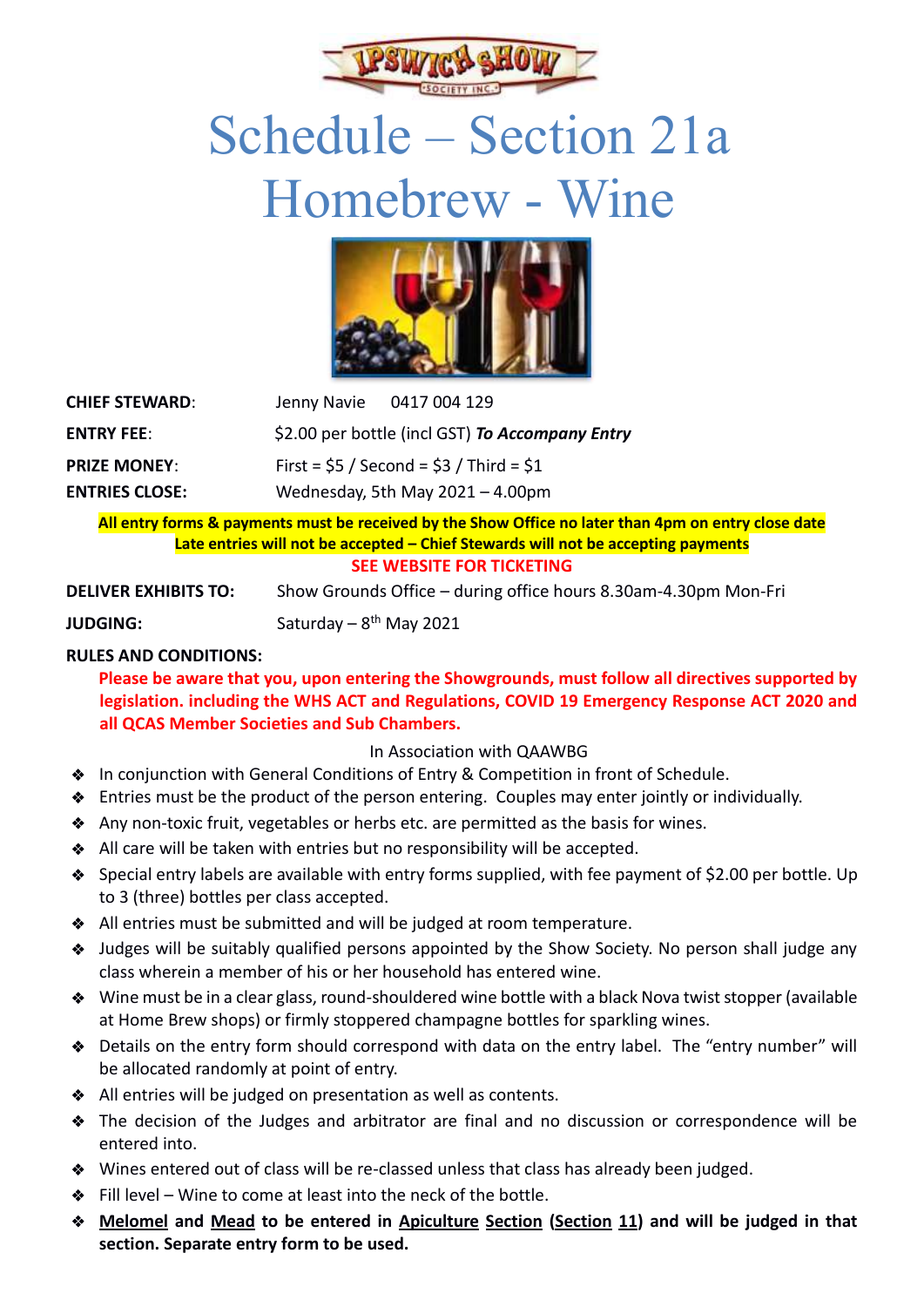**Class Class Class** 9 .......... Medium 12 .......... Dry Red 10 .......... Sweet 13 .......... Medium 14 .......... Sweet

#### **Fruit Wine Grape Wine Other Wine**

8 .......... Dry The Tag of Tag 11 .......... Dry White 15 .......... Miscellaneous Wine

### **CHAMPION WINE – Ribbon RESERVE CHAMPION WINE – Ribbon**

#### **Notes of Presentation**:

- ➢ Bottles and stoppers must conform to competition rules.
- ➢ Bottles should be clean and polished and free from scratches and major flaws.
- ➢ Ensure correct air space in bottles.
- ➢ Position labels midway between seams of bottle with lower edge approximately 5cm (2") from base of bottle.
- $\triangleright$  Clear tape should circle the bottle completely.